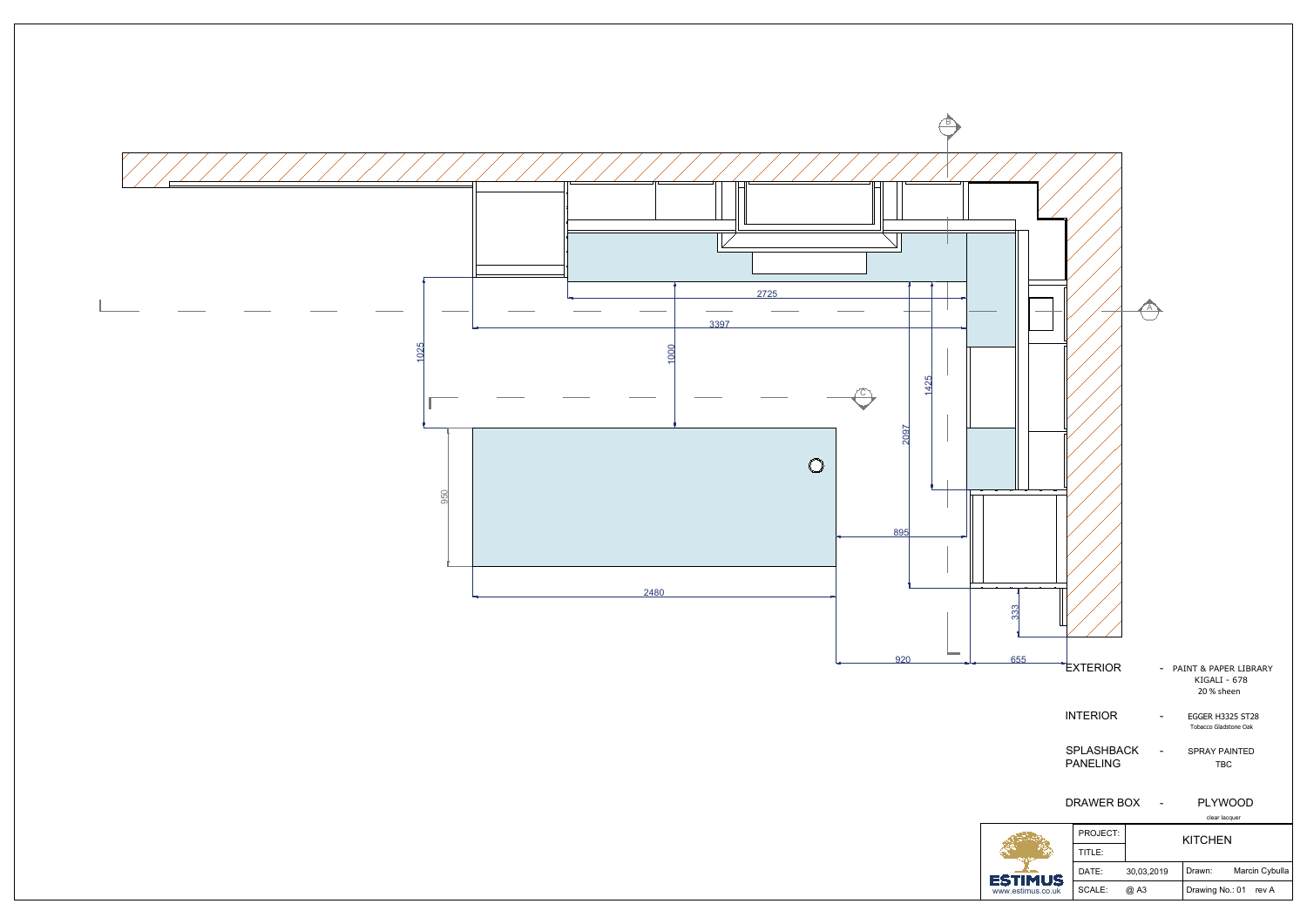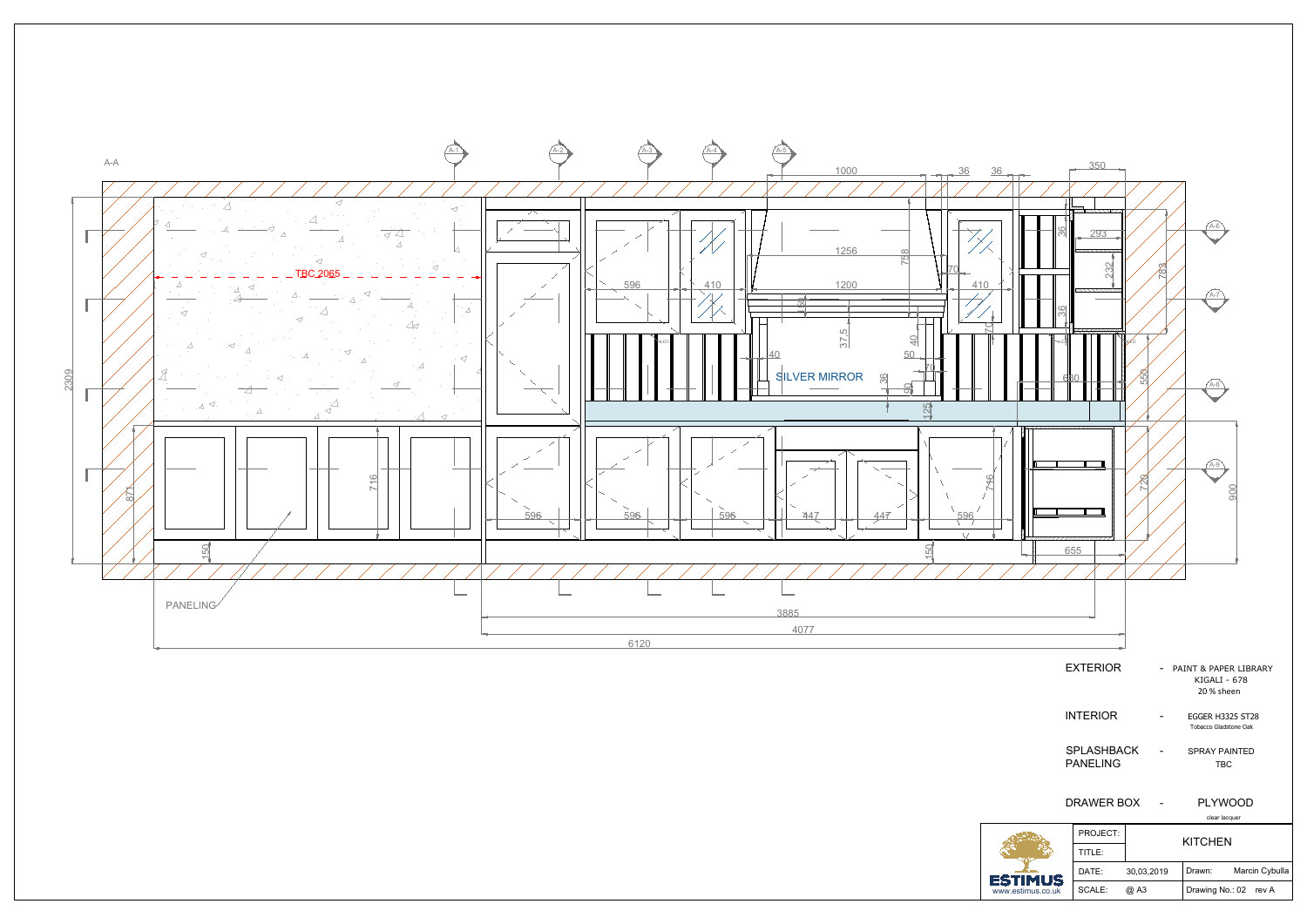

| I PROJECT:     | <b>KITCHEN</b> |                          |  |
|----------------|----------------|--------------------------|--|
| TITI F $\cdot$ |                |                          |  |
| DATE:          | 30.03.2019     | Marcin Cybulla<br>Drawn: |  |
| SCALE:         | @ A3           | Drawing No.: 03 rev A    |  |













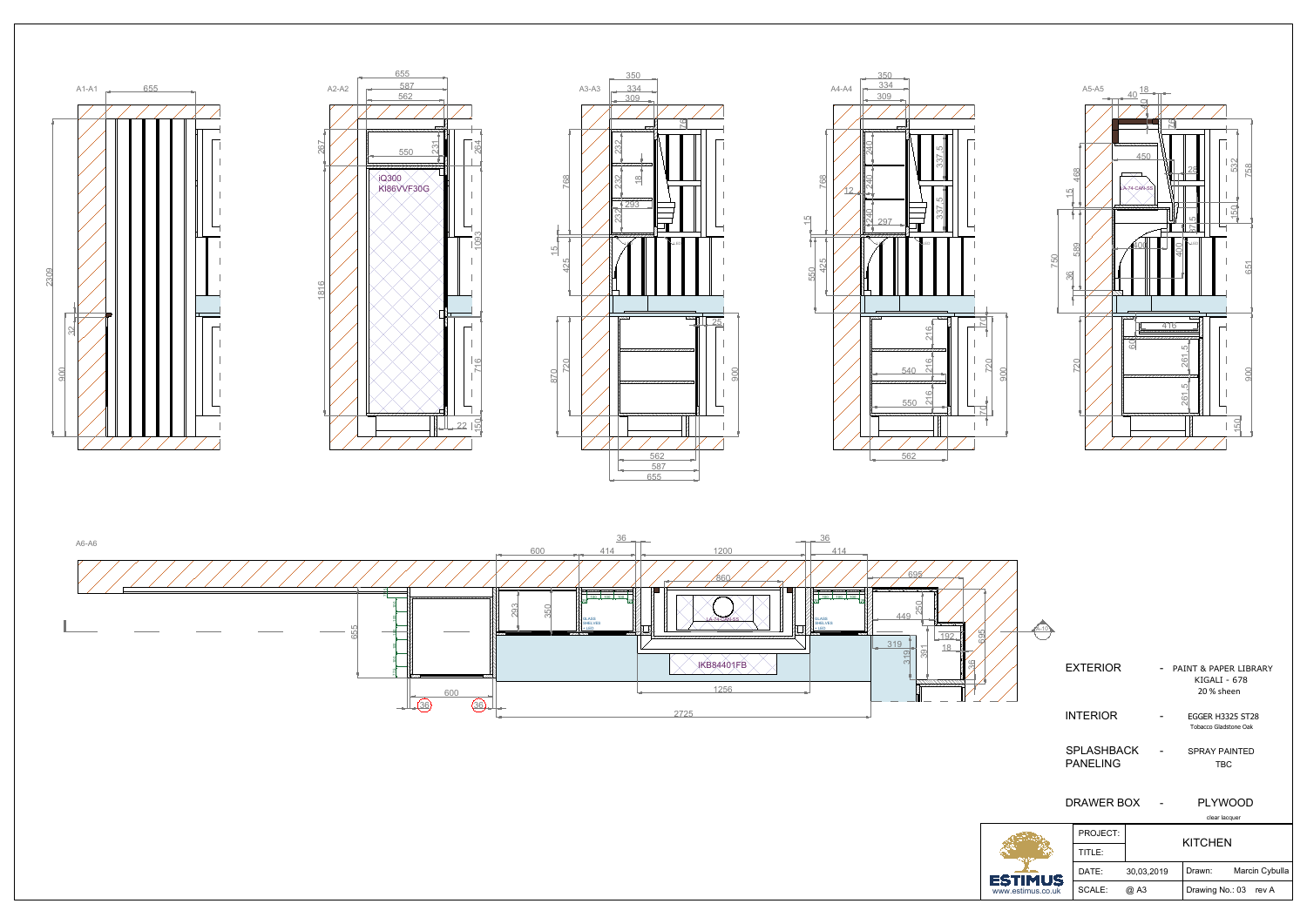| cieal lacquel |                |                          |  |  |
|---------------|----------------|--------------------------|--|--|
| PROJECT:      |                |                          |  |  |
| TITLE:        | <b>KITCHEN</b> |                          |  |  |
| DATE:         | 30,03,2019     | Marcin Cybulla<br>Drawn: |  |  |
| SCALE:        | @ A3           | Drawing No.: 04<br>rev A |  |  |
|               |                |                          |  |  |

| <b>EXTERIOR</b>               | - PAINT & PAPER LIBRARY<br>KIGALI - 678<br>20 % sheen |
|-------------------------------|-------------------------------------------------------|
| <b>INTERIOR</b>               | <b>EGGER H3325 ST28</b><br>Tobacco Gladstone Oak      |
| SPLASHBACK<br><b>PANELING</b> | <b>SPRAY PAINTED</b><br><b>TBC</b>                    |
| DRAWER BOX                    | <b>PLYWOOD</b><br>clear lacquer                       |
| DRO IECT.                     |                                                       |





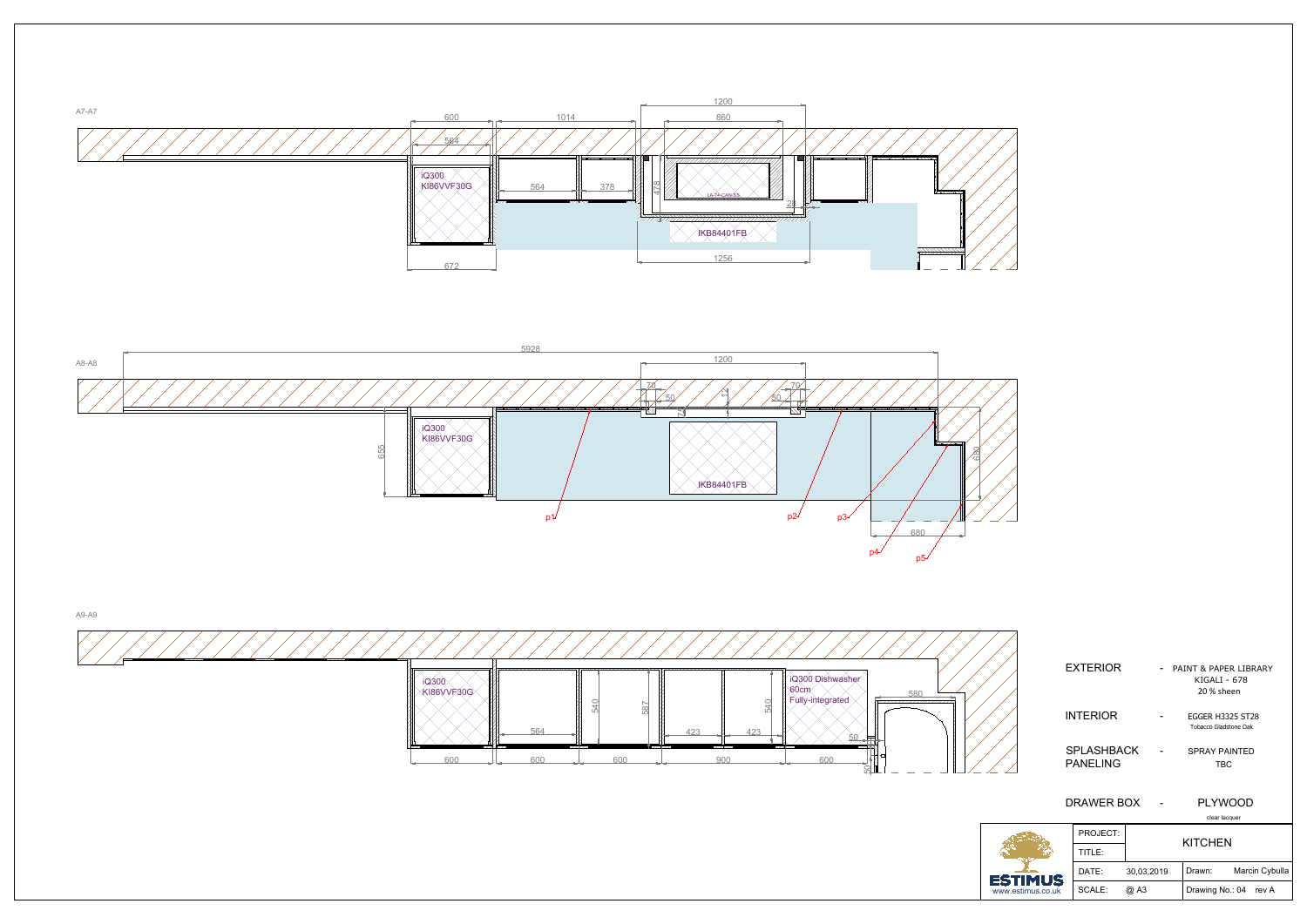| <b>ESTIMUS</b>    | TITLE: |            |                    |                |
|-------------------|--------|------------|--------------------|----------------|
|                   | DATE:  | 30,03,2019 | Drawn:             | Marcin Cybulla |
| www.estimus.co.uk | SCALE: | @ A3       | Drawing No.: 04 -p | rev A          |

| <b>SPLASHBACK</b><br>PANELING |          | SPRAY PAINTED<br><b>TBC</b> |
|-------------------------------|----------|-----------------------------|
|                               | PROJECT: | <b>KITCHEN</b>              |
|                               |          |                             |



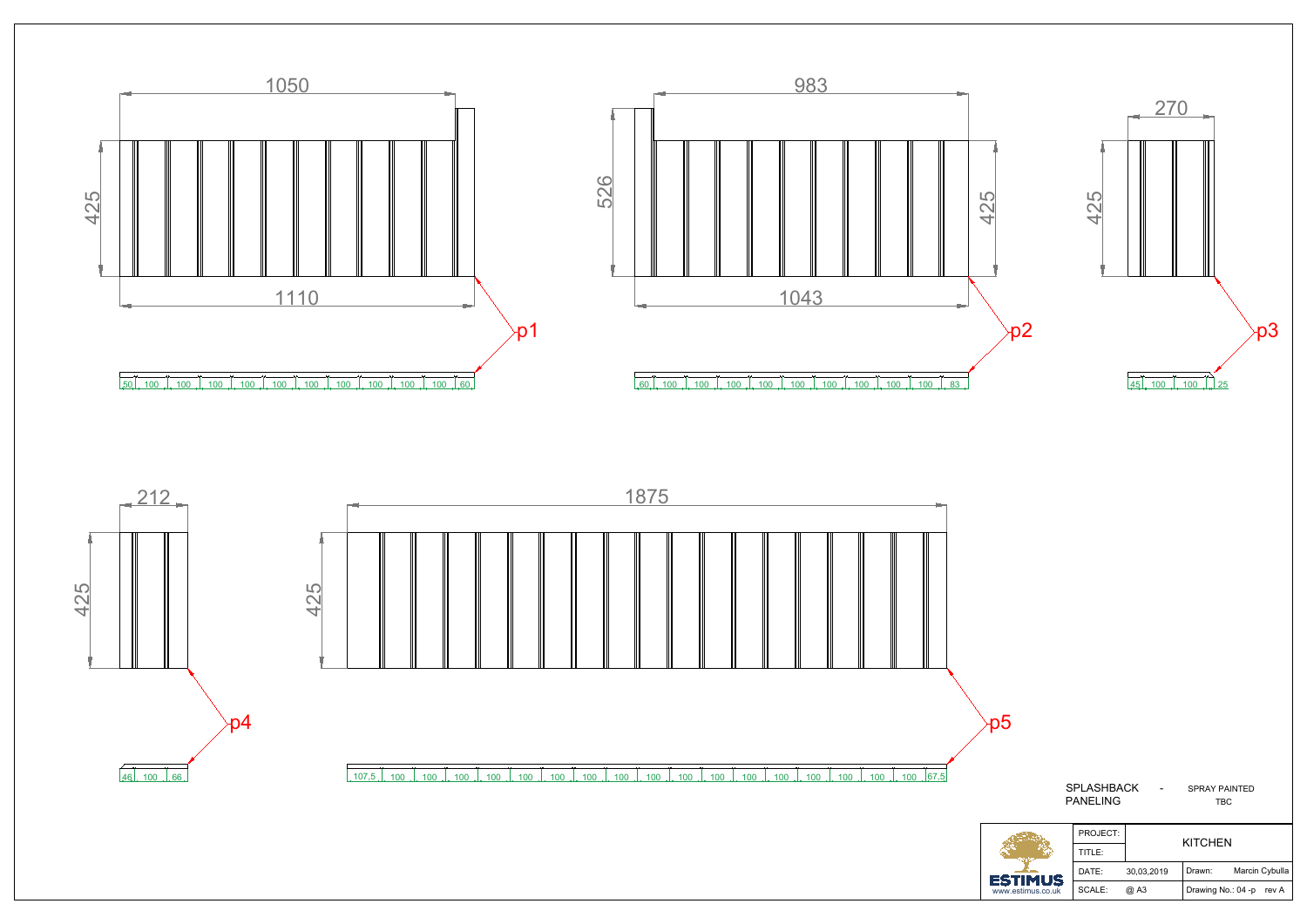

| PROJECT: | <b>KITCHEN</b> |                          |  |
|----------|----------------|--------------------------|--|
| TITLE:   |                |                          |  |
| DATE:    | 30,03,2019     | Marcin Cybulla<br>Drawn: |  |
| SCALE:   | @ A3           | Drawing No.: 05 rev A    |  |

INTERIOR - EGGER H3325 ST28 Tobacco Gladstone Oak

PANELING TBC

SPLASHBACK - SPRAY PAINTED

| EXTERIOR | - PAINT & PAPER LIBRARY |  |
|----------|-------------------------|--|
|          | KIGALI - 678            |  |
|          | 20 % sheen              |  |

## DRAWER BOX - PLYWOOD

clear lacquer

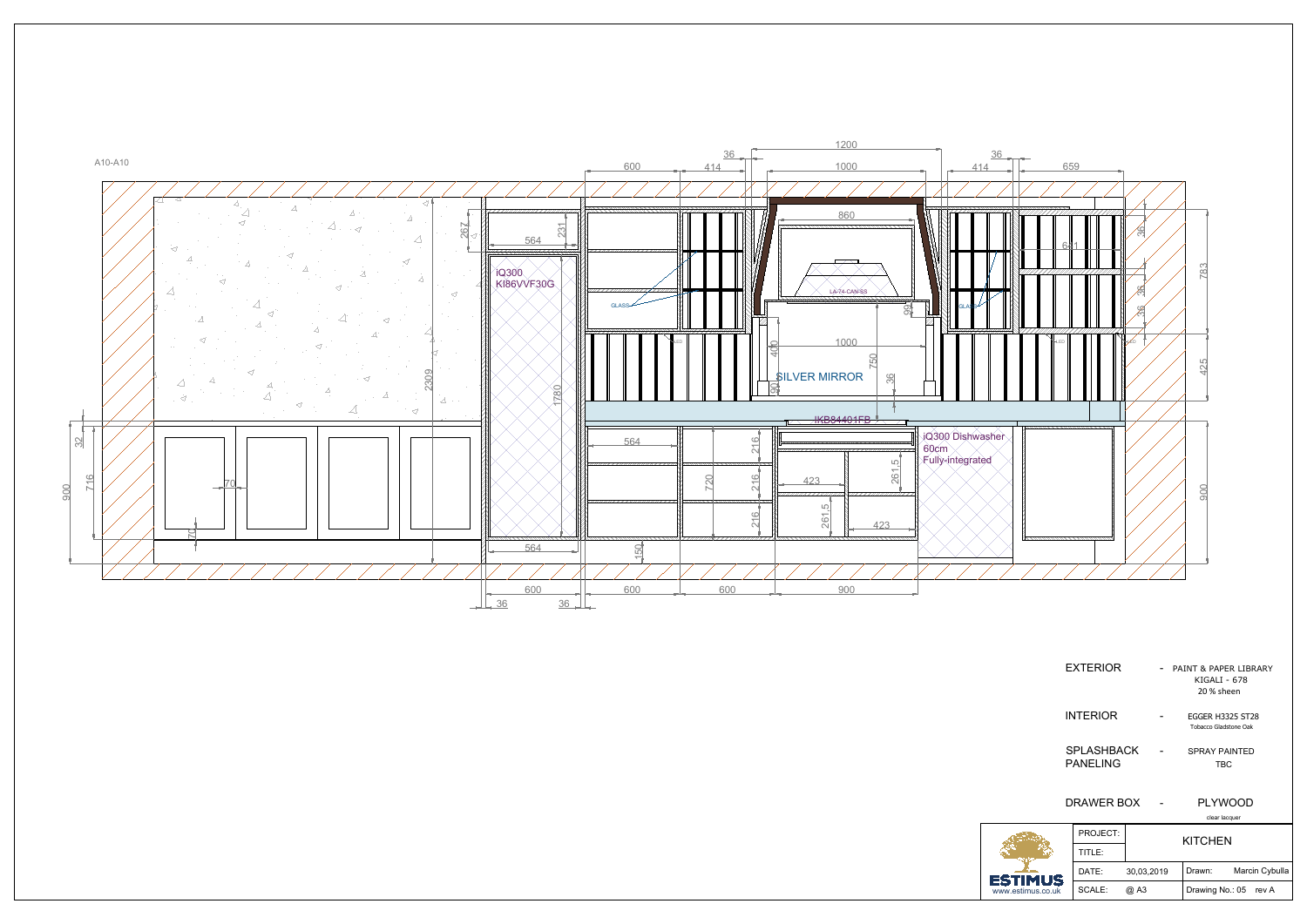|            | 11 I LC. |            |        |                       |  |
|------------|----------|------------|--------|-----------------------|--|
| <b>1US</b> | DATE:    | 30,03,2019 | Drawn: | Marcin Cybulla        |  |
| us.co.uk   | SCALE:   | @ A3       |        | Drawing No.: 06 rev A |  |

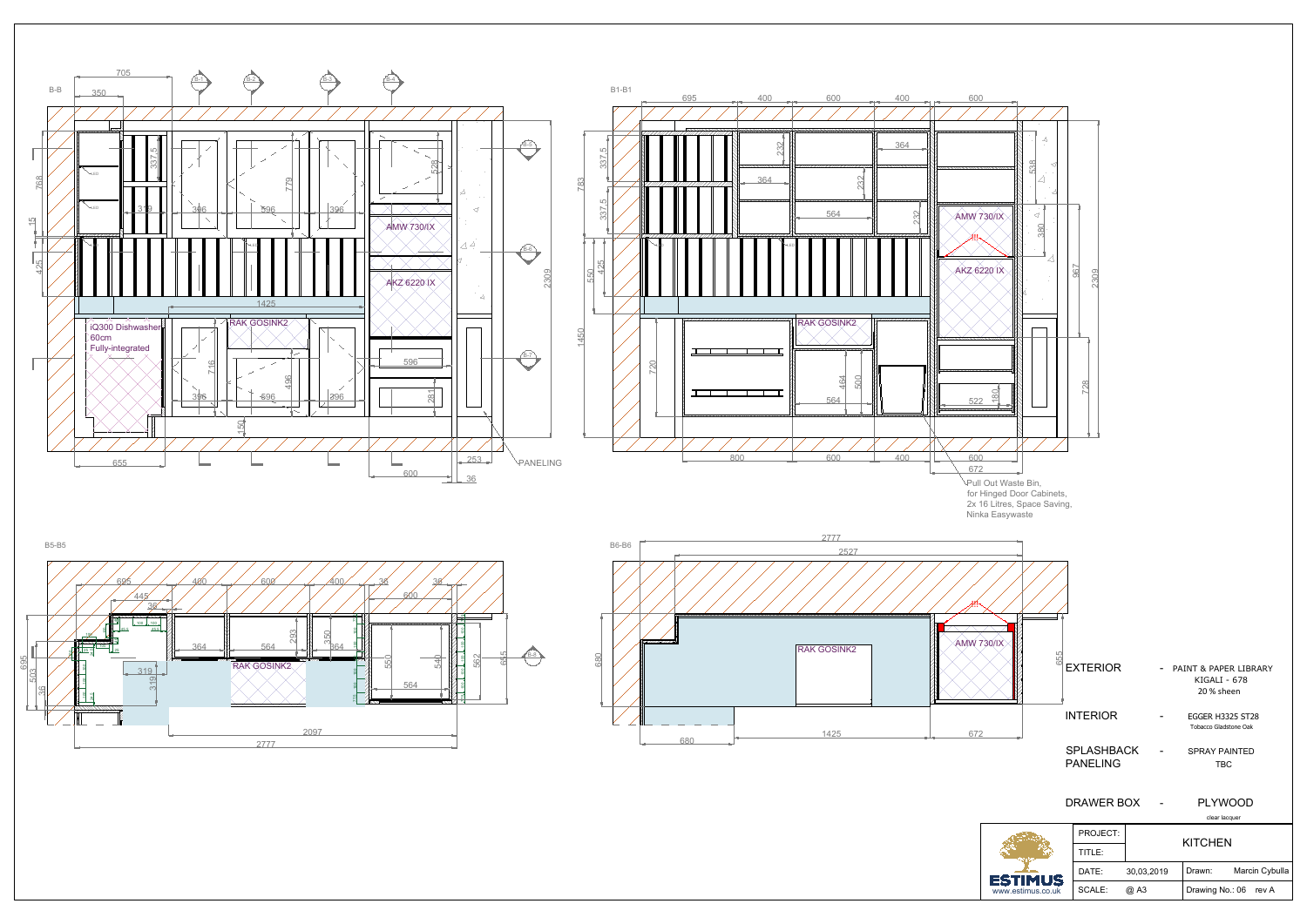

| PROJECT: | <b>KITCHEN</b> |                          |  |
|----------|----------------|--------------------------|--|
| TITLE:   |                |                          |  |
| DATE:    | 30,03,2019     | Marcin Cybulla<br>Drawn: |  |
| SCALE:   | @ A3           | Drawing No.: 07 rev A    |  |

| EXTERIOR                             | PAINT & PAPER LIBRARY<br>KIGALI - 678<br>20 % sheen |
|--------------------------------------|-----------------------------------------------------|
| <b>INTERIOR</b>                      | <b>EGGER H3325 ST28</b><br>Tobacco Gladstone Oak    |
| <b>SPLASHBACK</b><br><b>PANELING</b> | <b>SPRAY PAINTED</b><br>TBC                         |
| DRAWER BOX                           | <b>PLYWOOD</b><br>clear lacquer                     |
| PROJECT:                             |                                                     |

2x 16 Litres, Space Saving, Ninka Easywaste



Pull Out Waste Bin, for Hinged Door Cabinets,



 $\frac{587}{655}$